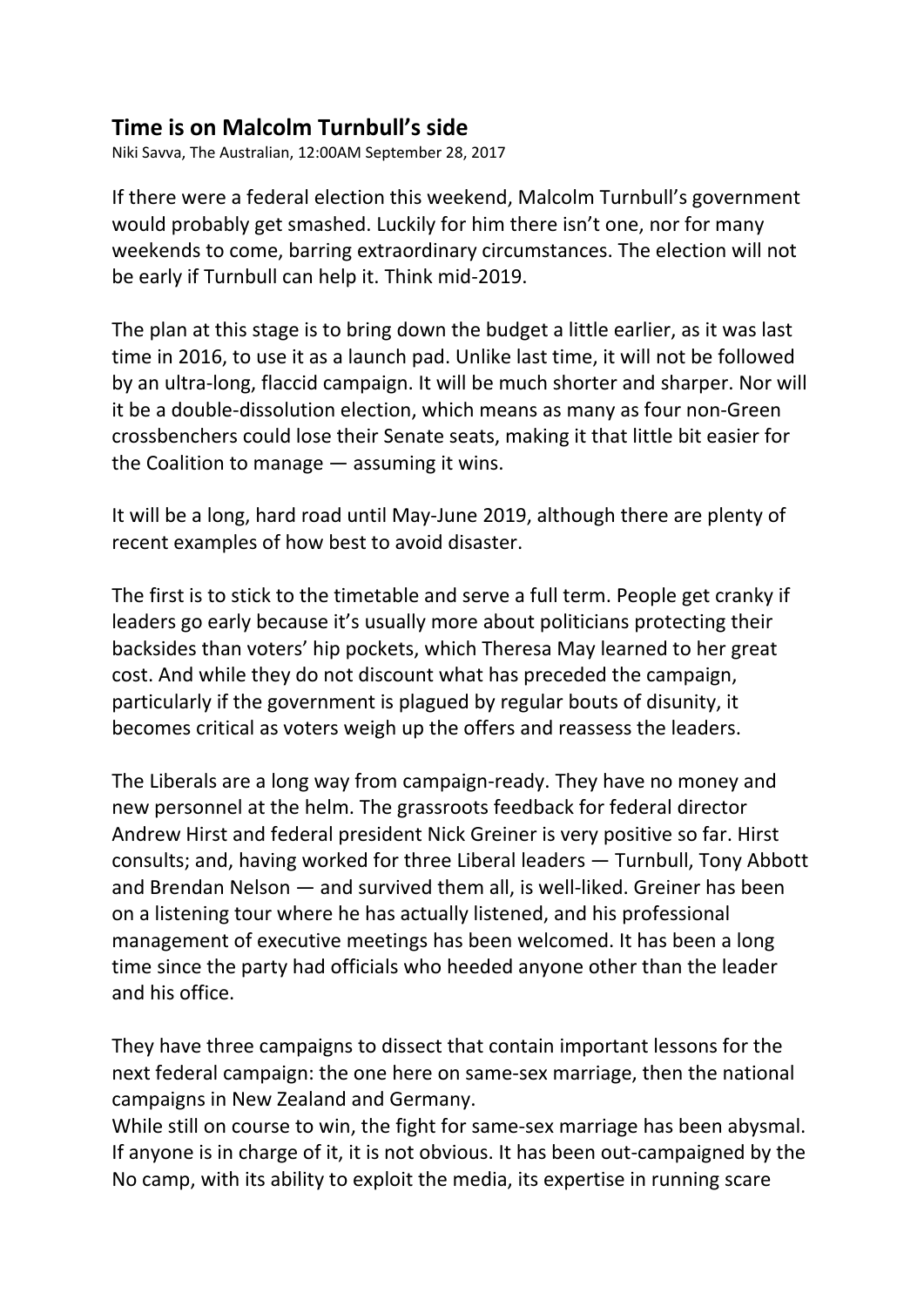campaigns and its utter ruthlessness in branding the Yes camp a haven of intolerance, nastiness or violence, holding it responsible for the stupid words or actions of every nutter or extremist.

It is quite a feat for one segment of society, having faced persecution, to turn it against another segment of society that has also suffered persecution. Some of us are old enough to remember when poofter-bashing was something of a national sport. We knew — or knew of — men who had been beaten to death. Now, according to the Australian Christian Lobby's Lyle Shelton, after it was prised out of him by Laura Jayes on Sky, it should be legal for non-religious entities (excluding, curiously, taxis) to discriminate against gay men and women planning marriage. If it is illegal to discriminate against them now when they are single, why should it be in any way shape or form permissible for them to be discriminated against if they are wed? Sorry, but this is seriously warped.

The Yes campaign had two compelling advocates, Tiernan Brady and Janine Middleton, at the National Press Club a few weeks ago. If it were left to people like them, or Jennifer Westacott, not celebrities, the outcome would not be in any doubt. Celebrities do not win votes, except for themselves at the Oscars or Logies.

Brady, who ran the Irish referendum, has been surprised at the harsh tone of the Australian debate on social and mainstream media. He surmises the Irish restraint stemmed from the fact that it wasn't so long ago the Irish found violent words provoked violent action, so they exercised more care in what they said and how they said it.

Perhaps after what happened to Tony Abbott, which was disgraceful on every level whatever the motive behind it, people will exercise more restraint. - Unfortunately the intolerance of extremists on each side makes that unlikely.

Also, the weeks and days Yes advocates spend complaining about the unfairness of being asked to vote are weeks and days lost, not only because it has convinced some supporters not to dignify the process by voting. When the campaign is on, stay focused on the objective. Stop the whingeing, stop trying to score political points. Seize the moment, because it is a rare one in Australian politics. For the first time in a long time, individuals have the power, via the postal box, to make something happen. Concentrate on harnessing that